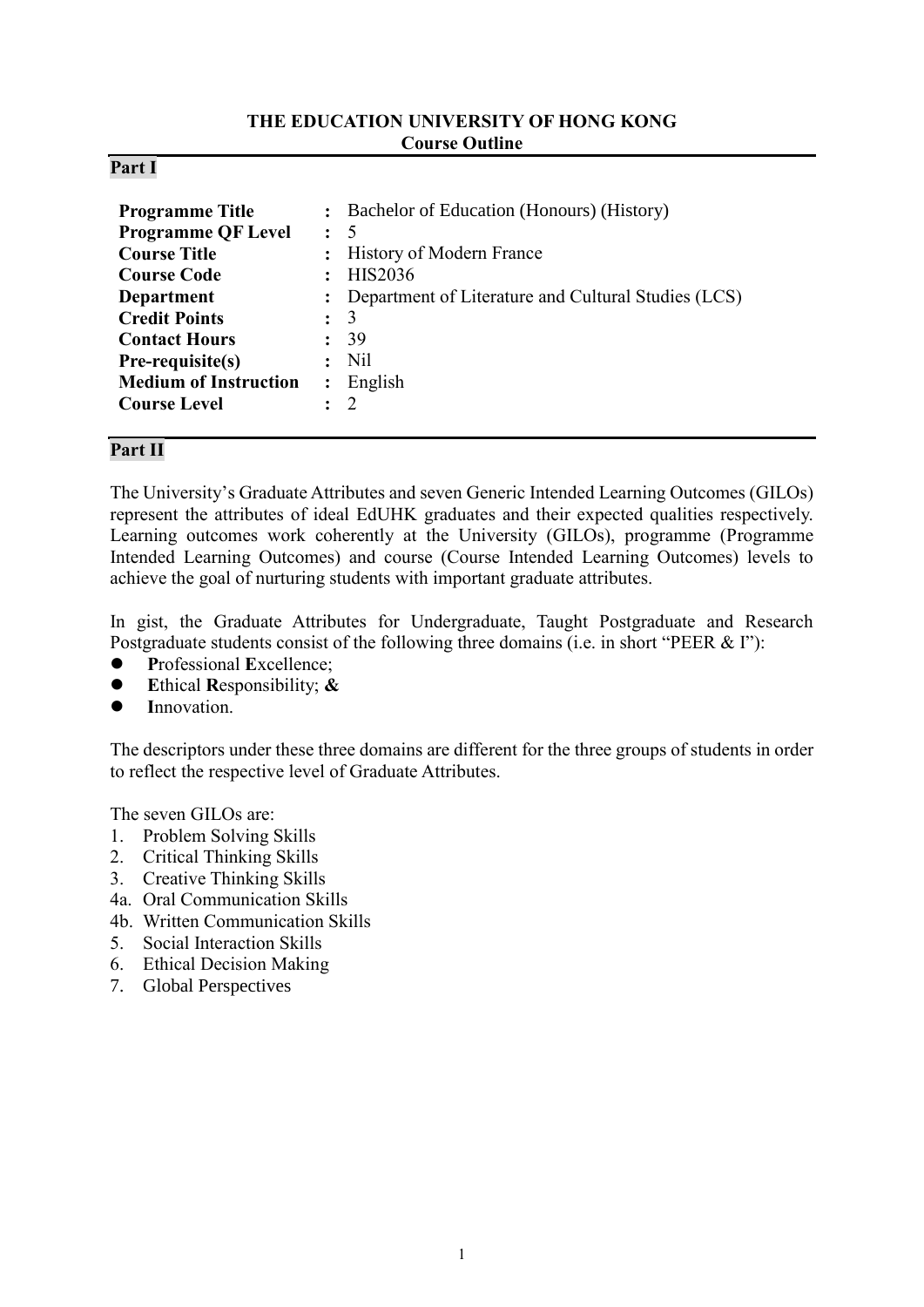### **1. Course Synopsis**

This course introduces students to the history of modern France from the late eighteenth to the early twenty-first century. It starts with the French Revolution and follows the political history with the Napoleonic Empire, Restoration, the July Monarchy, Second Republic, Second Empire, Third Republic, Vichy France, and the Fourth and Fifth Republics. More crucially, however, the course develops key themes that shaped French society during the last two hundred years. These include the emergence and political rise of the middle classes and the success of Republican nationalism. The religious domain saw the rise of secularism while Catholicism remained an influential reference. Industrialization and the economic take-off entailed major internal and cross-border migratory movements and the rise of the working class. The dominant role of Paris will be highlighted in relation to the provinces. A particular emphasis will be put on the Third Republic from 1871 to 1939 that saw the full embrace of bourgeois modernity. All in all, the course provides an overview as broad as possible, paying attention to political, social, demographic, economic and cultural developments. It situates French history in European and global contexts and also integrates the theme of imperialism into the narrative.

# **2. Course Intended Learning Outcomes (CILOs)**

*Upon completion of this course, students will be able to:*

- CILO<sup>1</sup> Demonstrate an understanding of the chronological unfolding of French history;
- CILO<sup>2</sup> Acquire knowledge of historical key events and structures in French politics, society, economy and culture;
- CILO<sup>3</sup> Distinguish different approaches to the history of France;
- CILO<sup>4</sup> Analyse primary and secondary sources;
- CILO<sup>5</sup> Demonstrate an understanding of French history in a global context, in particular in relation to the histories of Hong Kong, China and East Asia;

### **3. Content, CILOs and Teaching & Learning Activities**

| <b>Course Content</b>                                                                                                                                                                                                                                                                                      | <b>CILOs</b>           | <b>Suggested Teaching &amp;</b><br><b>Learning Activities</b>                                      |
|------------------------------------------------------------------------------------------------------------------------------------------------------------------------------------------------------------------------------------------------------------------------------------------------------------|------------------------|----------------------------------------------------------------------------------------------------|
| Chronological study of French<br>history<br>$\triangleright$ French Revolution<br>$\triangleright$ Napoleonic Empire<br>$\triangleright$ Restoration and July Monarchy<br>Second Republic and Second<br>≻<br>Empire<br>$\triangleright$ Third Republic<br><b>Vichy France</b><br>Fourth and Fifth Republic | CLO <sub>1,2,3,5</sub> | Lectures, seminars, group<br>discussions, readings,<br>discussion of images and film<br>sequences. |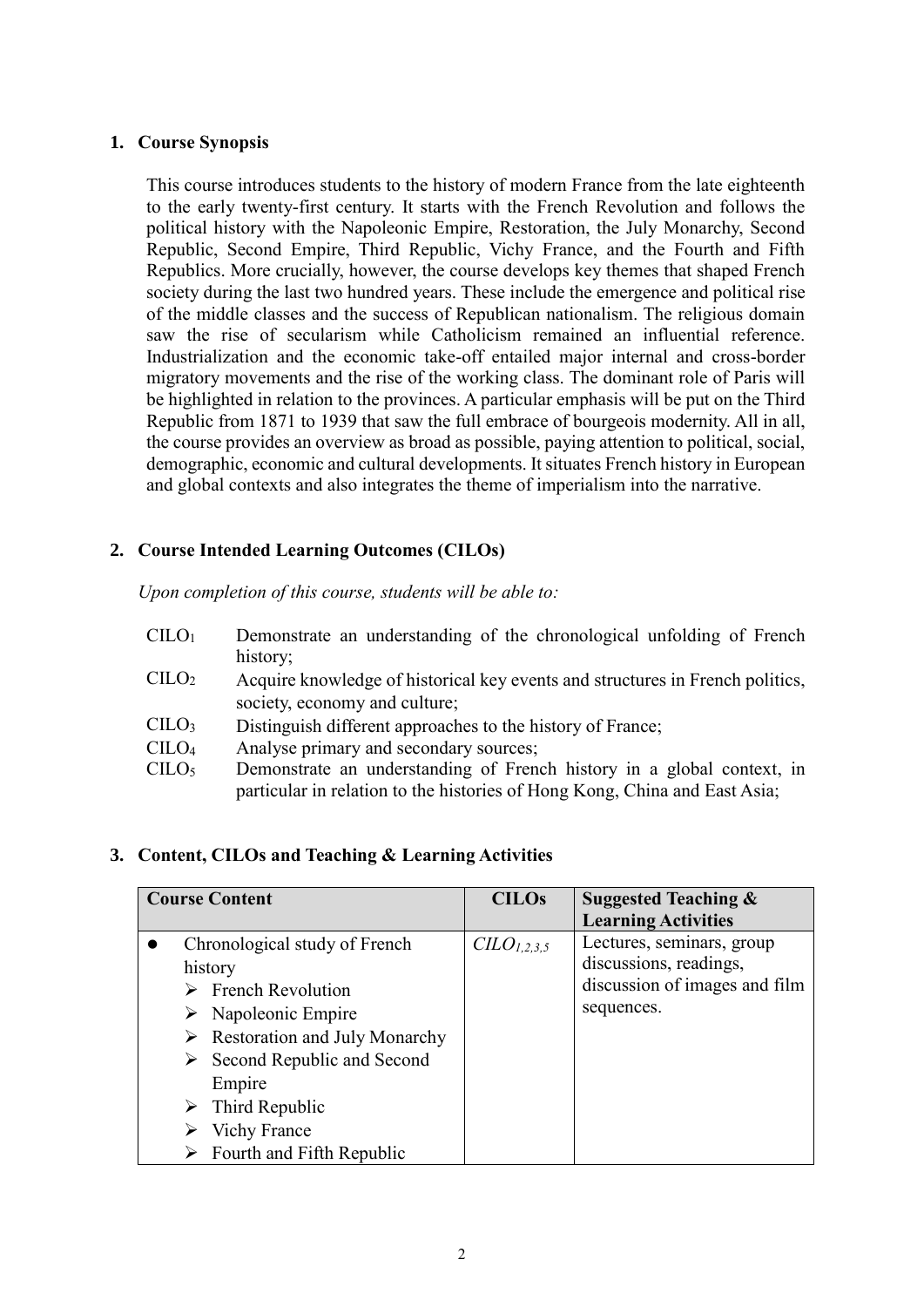| In-depth discussion of selected<br>themes in French history, including | CLO <sub>1,2,3,4,5</sub><br>$(\text{etc.})$ | Seminars, group discussions,<br>readings, analysis of selected<br>primary and secondary<br>materials |
|------------------------------------------------------------------------|---------------------------------------------|------------------------------------------------------------------------------------------------------|
| Imperialism                                                            |                                             |                                                                                                      |
| Immigration<br>$\triangleright$ Industrialization and economy          |                                             |                                                                                                      |
| $\triangleright$ Paris as a cultural capital                           |                                             |                                                                                                      |
| $\triangleright$ Religion and Secularization                           |                                             |                                                                                                      |
| Bourgeois culture                                                      |                                             |                                                                                                      |
| The Role of Intellectuals                                              |                                             |                                                                                                      |
| Gender                                                                 |                                             |                                                                                                      |
| France and Germany                                                     |                                             |                                                                                                      |
| France in/and East Asia                                                |                                             |                                                                                                      |

#### **4. Assessment**

|     | <b>Assessment Tasks</b>                           | Weighting | <b>CILOs</b>                          |
|-----|---------------------------------------------------|-----------|---------------------------------------|
| (a) | Mini quizzes. Several short quizzes on reading    | 20%       | C <sub>L</sub> O <sub>L,2,3,4,5</sub> |
|     | materials will be held during class time          |           |                                       |
| (b) | Round-table discussion. Students have to prepare  | $30\%$    | C <sub>L</sub> O <sub>2,3,4,5</sub>   |
|     | for and participate in one round-table discussion |           |                                       |
|     | on a selected topic                               |           |                                       |
| (c) | Final paper. Students have to hand in an essay    | $50\%$    | CILO <sub>1,2,3,4,5</sub>             |
|     | paper at the end of the semester                  |           | $(\textit{etc.})$                     |

### **5. Required Text(s)**

TBC

### **6. Recommended Readings**

Textbooks:

- Alexander, M.S. (Ed.) (1999). *French History since Napoleon*, London/New York: Arnold/Oxford University Press.
- Conklin, A.L., Fishman, S., Zaretsky, R. (2011). *France and Its Empire since 1870*. New York/Oxford: Oxford University Press.
- Crook, M. (Ed.) (2001). *Revolutionary France, 1788-1880*. Oxford: Oxford University Press.

Gildea, R. (2009). *France since 1945*. Oxford: Oxford University Press.

Kedward, R. (2006). *France and the French: A Modern History*. Woodstock/New York: Overlook Press.

Larkin, M. (1997). *France since the Popular Front: Government and People 1936-1996*. Oxford: Clarendon Press.

McMillan, J. (Ed.) (2002). *Modern France, 1880-2002*. Oxford: Oxford University Press.

Sowerwine, Ch. (2000). *France since 1870: Culture, Politics and Society*. New York: Palgrave.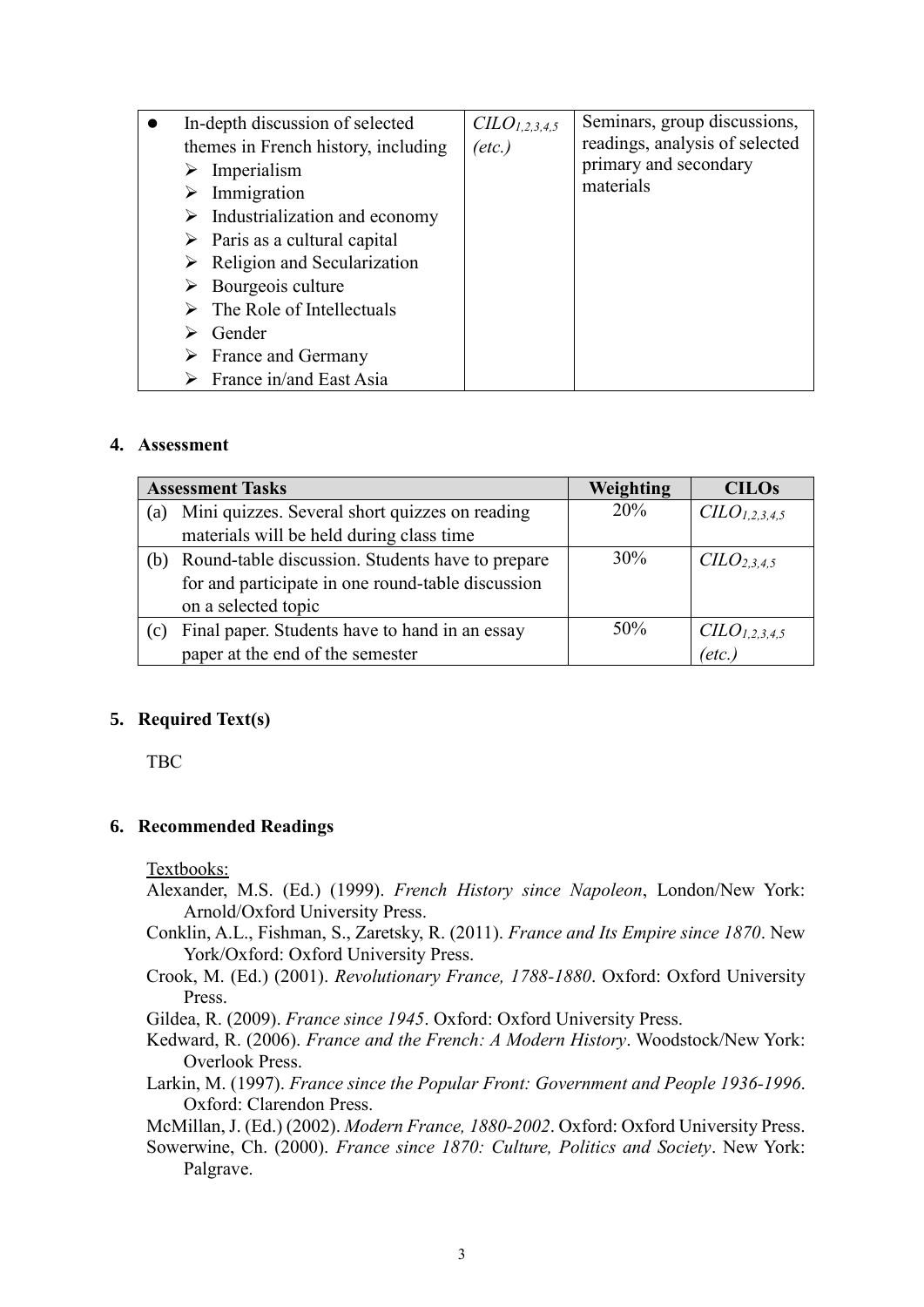Stovall, T. (2015). *Transnational France: The Modern History of a Universal Nation*. Boulder: Westview Press.

Tombs, R. (1996). *France 1814-1914*, London: Longman.

Research Monographs and Articles:

- Auslander, L. (1996). *Taste and Power: Furnishing Modern France*. Berkeley: University of California Press.
- Brubaker, R. (1992). *Citizenship and Nationhood in France and Germany*. Cambridge: Harvard University Press.
- Charle, Chr. (1994). *Social history of France in the nineteenth century, translated by Miriam Kochan*. Oxford: Berg.
- Conklin, A.L. (1998). "Colonialism and Human Rights, A Contradiction in Terms? The Case of France and West Africa, 1895-1914". American Historical Review, 103 (2), 419-442.
- Conklin, A.L. (2013). *In the Museum of Man: Race, Anthropology, and Empire in France, 1850-1950*. Ithaca/London: Cornell University Press.
- Daughton, J.P. (Ed.) (2008). *An Empire Divided: Religion, Republicanism, and the Making of French Colonialism, 1880-1914*. Oxford/New York: Oxford University Press.
- Forrest, A., Middell, M. (Eds.) (2015). *The Routledge Companion to the French Revolution in World History*. Oxon/New York: Routledge.
- Forth, Chr., Taithe, B. (Eds.) (2007). *French Masculinities. History, Culture and Politics*. Basingstoke/New York: Palgrave Macmillan.
- Green, N. (2014). *The Other Americans in Paris: Businessmen, Countesses, Wayward Youth, 1880-1941*. Chicago: University of Chicago Press.
- Guy, K.M. (2003). *When Champagne became French. Wine and the Making of a National Identity*. Baltimore: The Johns Hopkins University Press.
- Hazareesingh, S. (1994). *Political Traditions in Modern France*. Oxford: Oxford University Press.
- Jordan, D.P. (1995). *Transforming Paris: The Life and Labors of Baron Haussmann*. New York: The Free Press.
- Mayeur, J.-M., Rebérioux, M. (1984). *The Third Republic from Its Origins to the Great War, 1871-1914. Translated by J.R. Foster*. Cambridge/Paris: Cambridge University Press/Maison des sciences de l'homme.
- Nora, P. (1996-1997). *Realms of Memory: Rethinking the French Past. English Language Edition Edited and with a Foreword by Lawrence D. Kritzman. Translated by Arthur Goldhammer*. New York: Columbia University Press.
- Nord, Ph. (1995). *The Republican Moment: Struggle for Democracy in Nineteenth-Century France*. Cambridge: Harvard University Press.
- Paxton, R.O. (1972). *Vichy France: Old Guard and New Order, 1940-1944*. New York: Knopf.
- Rogers, R. (2005). *From the Salon to the Schoolroom: Educating Bourgeois Girls in Nineteenth-Century France*. University Park: Pennsylvania State University Press.

#### **7. Related Web Resources**

Hypothèses – Research Blogs: http://hypotheses.org/?lang=en\_GB